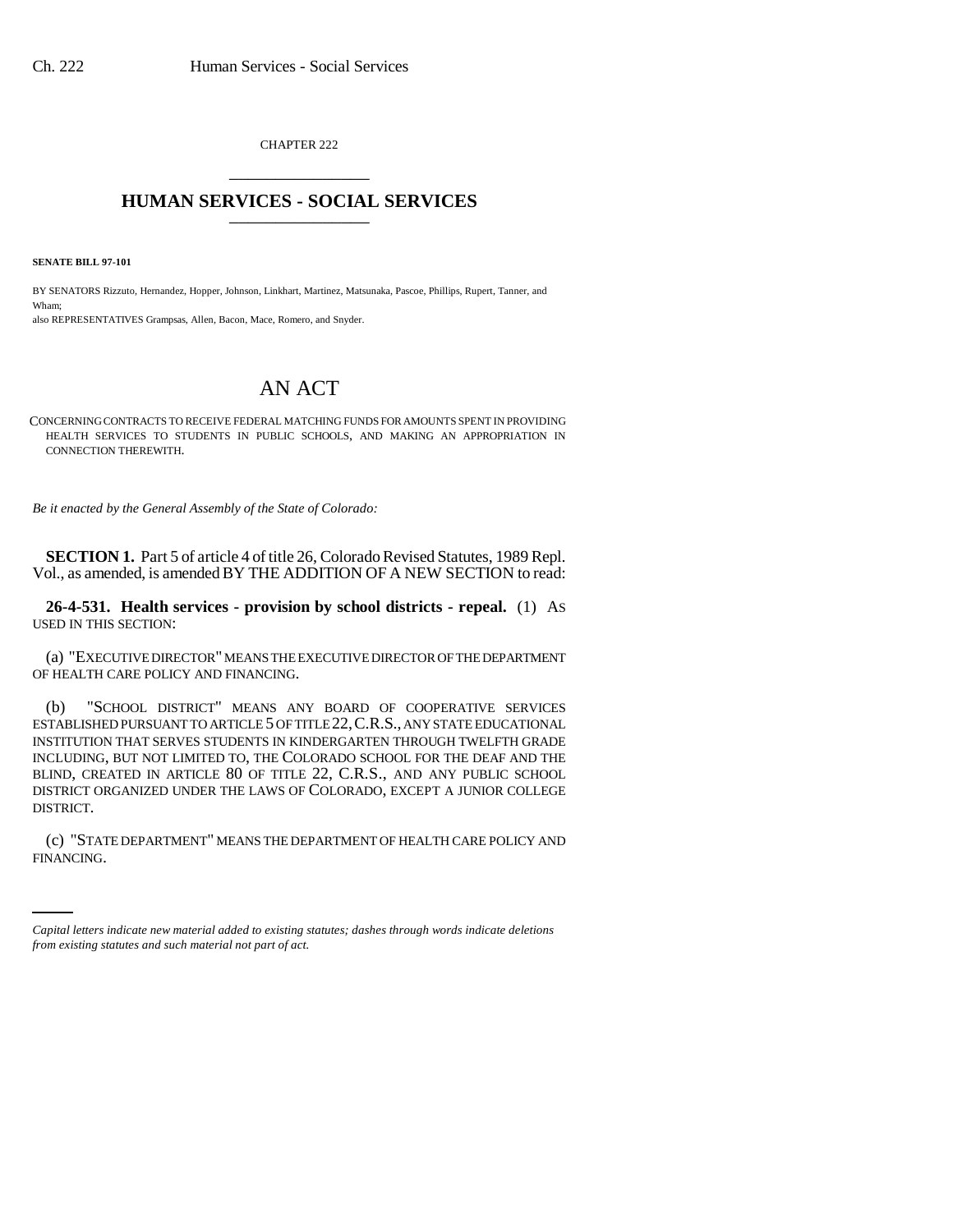(d) "UNDERINSURED" MEANS A PERSON WHO HAS SOME HEALTH INSURANCE, BUT WHOSE INSURANCE DOES NOT ADEQUATELY COVER THE TYPES OF HEALTH SERVICES FOR WHICH A SCHOOL DISTRICT MAY RECEIVE FEDERAL MATCHING FUNDS UNDER THIS SECTION.

(2) (a) ANY SCHOOL DISTRICT MAY CONTRACT WITH THE STATE DEPARTMENT UNDER THIS SECTION TO RECEIVE FEDERAL MATCHING FUNDS FOR AMOUNTS SPENT IN PROVIDING HEALTH SERVICES THROUGH THE PUBLIC SCHOOLS TO STUDENTS WHO ARE RECEIVING MEDICAID BENEFITS PURSUANT TO THIS ARTICLE.

(b) APPROVAL OF CONTRACTS UNDER THIS SECTION DOES NOT CONSTITUTE A COMMITMENT BY THE GENERAL ASSEMBLY TO CONTINUE PROVIDING HEALTH SERVICES TO STUDENTS THROUGH THE PUBLIC SCHOOLS USING STATE GENERAL FUNDS IF FEDERAL MATCHING FUNDS ARE NOT AVAILABLE IN THE FUTURE. ANY MONEYS PROVIDED TO A SCHOOL DISTRICT PURSUANT TO A CONTRACT ENTERED INTO UNDER THIS SECTION SHALL NOT SUPPLANT STATE OR LOCAL MONEYS PROVIDED TO SCHOOL DISTRICTS PURSUANT TO THE PROVISIONS OF ARTICLES 20 TO 28 OR ARTICLE 54 OF TITLE 22, C.R.S.

(c) NOTHING IN THIS SECTION SHALL BE CONSTRUED AS REQUIRING ANY SCHOOL DISTRICT TO ENTER INTO A CONTRACT AS PROVIDED IN THIS SECTION. PARTICIPATION IN A CONTRACT BY A SCHOOL DISTRICT IS VOLUNTARY.

(d) THE STATE DEPARTMENT MAY MAKE CONTRACTING AND REIMBURSEMENT OF MONEYS UNDER THIS SECTION CONTINGENT UPON EITHER:

(I) THE CONTRACTING SCHOOL DISTRICT CERTIFYING TO THE STATE DEPARTMENT, THROUGH THE DEPARTMENT OF EDUCATION, THAT IT HAS EXPENDED LOCAL AND STATE MONEYS IN AN AMOUNT SUFFICIENT TO MEET THE NONFEDERAL SHARE OF EXPENDITURES BEING CLAIMED FOR FEDERAL FINANCIAL PARTICIPATION; OR

(II) THE CONTRACTING SCHOOL DISTRICT MEETING THE REQUIREMENTS OF THE INTERGOVERNMENTAL TRANSFER PROVISIONS OF THE FEDERAL MEDICAID LAW, 42 U.S.C. SEC. 1396, ET SEQ.

(3) EACH YEAR, BY A DATE ESTABLISHED BY RULE OF THE MEDICAL SERVICES BOARD, THE DEPARTMENT OF EDUCATION SHALL NOTIFY THE STATE DEPARTMENT CONCERNING ANY SCHOOL DISTRICT THAT CHOOSES TO ENTER INTO A CONTRACT AS PROVIDED IN THIS SECTION AND THE ANTICIPATED LEVEL OF FUNDING FOR THE SCHOOL DISTRICT. NOTHING IN THIS SECTION SHALL BE CONSTRUED TO REQUIRE A SCHOOL DISTRICT TO MAINTAIN THE SAME LEVEL OF FUNDING OR SERVICES FROM YEAR TO YEAR.

(4) (a) (I) EACH SCHOOL DISTRICT THAT CHOOSES TO ENTER INTO A CONTRACT AS PROVIDED IN THIS SECTION SHALL DEVELOP A SERVICES PLAN WITH INPUT FROM THE LOCAL COMMUNITY THAT IDENTIFIES THE TYPES OF HEALTH SERVICES NEEDED BY STUDENTS WITHIN THE SCHOOL DISTRICT AND THE SERVICES IT ANTICIPATES PROVIDING. EXCEPT FOR MEDICAL EMERGENCIES AND SERVICES RELATED TO ALLEGATIONS OF CHILD ABUSE, A STUDENT'S PARTICIPATION IN ANY PSYCHOLOGICAL, BEHAVIORAL, SOCIAL, OR EMOTIONAL SERVICES, INCLUDING COUNSELING OR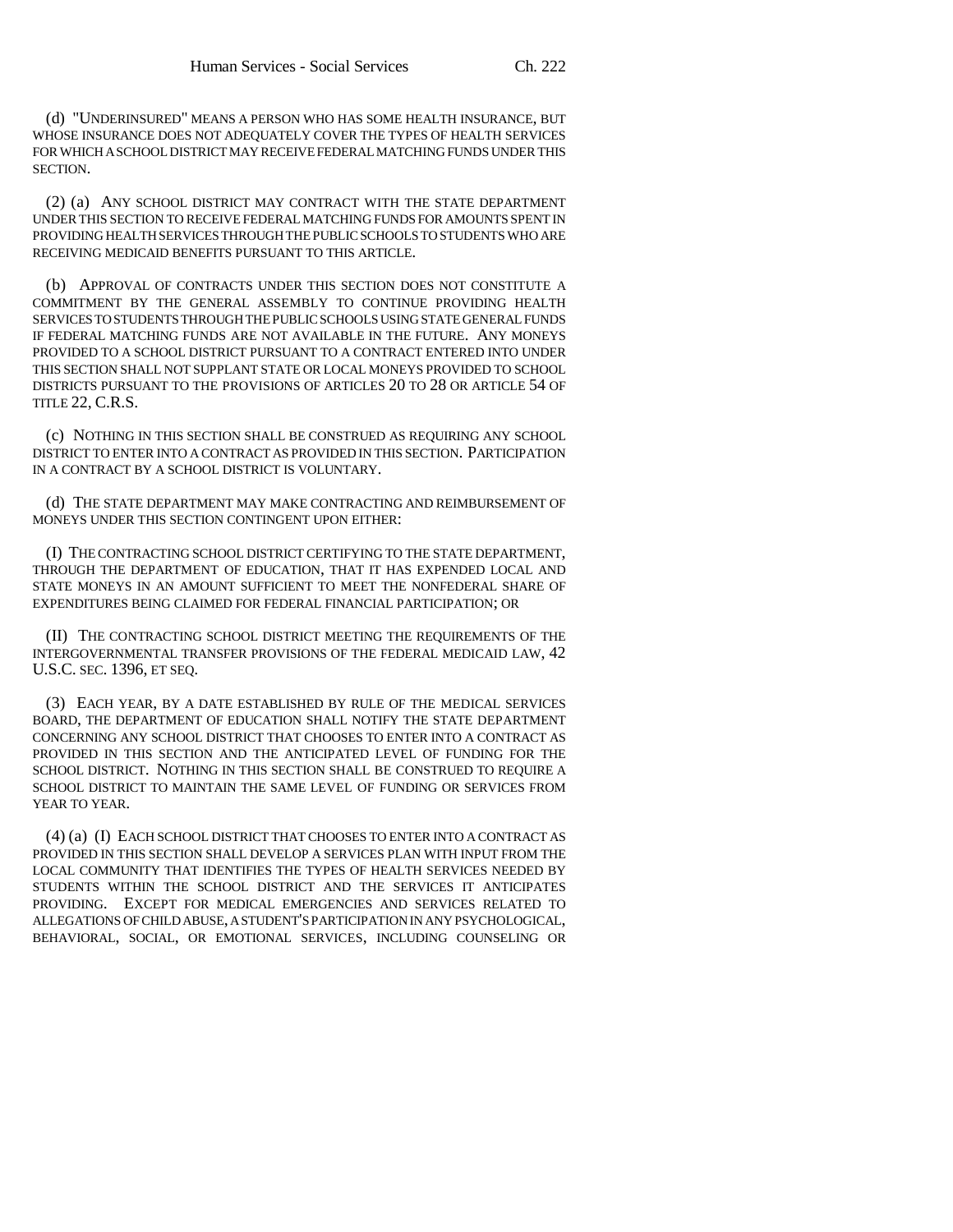REFERRALS, SHALL BE OPTIONAL AND SHALL REQUIRE THE PRIOR WRITTEN AND INFORMED CONSENT OF A PARENT OR LEGAL GUARDIAN OF THE STUDENT.

(II) (A) ANY HEALTH QUESTIONNAIRE OR FORM RELATED TO SERVICES FUNDED IN PART THROUGH THIS SECTION SHALL ONLY RELATE TO THE STUDENT'S PERSONAL HEALTH, HABITS, OR CONDUCT AND SHALL NOT INCLUDE QUESTIONS CONCERNING THE HABITS, OR CONDUCT OF ANY OTHER MEMBER OF THE STUDENT'S FAMILY.

(B) NO MEDICAL OR HEALTH DATA OR INFORMATION IDENTIFYING THE STUDENT OR THE STUDENT'S FAMILY SHALL BE DISCLOSED TO ANY PERSON OTHER THAN A PERSON SPECIFICALLY AUTHORIZED TO RECEIVE THE INFORMATION OR DATA WITHOUT THE PRIOR WRITTEN AND INFORMED CONSENT OF A PARENT OR LEGAL GUARDIAN OF THE STUDENT.

(b) EACH SCHOOL DISTRICT THAT CHOOSES TO ENTER INTO A CONTRACT AS PROVIDED IN THIS SECTION SHALL PERFORM AN ASSESSMENT OF THE HEALTH CARE NEEDS OF ITS UNINSURED AND UNDERINSURED STUDENTS AND MAY SPEND AN APPROPRIATE PORTION, NOT TO EXCEED THIRTY PERCENT, OF THE FEDERAL MONEYS RECEIVED ON HEALTH CARE FOR LOW-INCOME STUDENTS. FOR PURPOSES OF THIS PARAGRAPH (b), LOW-INCOME STUDENTS MEANS STUDENTS WHOSE FAMILIES ARE BELOW ONE HUNDRED EIGHTY-FIVE PERCENT OF THE FEDERAL POVERTY LEVEL.

(c) THE SCHOOL DISTRICT SHALL SUBMIT THE SERVICES PLAN TO THE DEPARTMENT OF EDUCATION WITH A NOTICE OF PARTICIPATION FOR PURPOSES OF TECHNICAL ASSISTANCE EVALUATION AND TO THE EXECUTIVE DIRECTOR FOR APPROVAL.

(5) EACH YEAR NOT LESS THAN NINETY DAYS PRIOR TO THE NOTIFICATION DATE ESTABLISHED PURSUANT TO SUBSECTION (3) OF THIS SECTION, THE STATE DEPARTMENT SHALL PROVIDE INFORMATION THROUGH THE DEPARTMENT OF EDUCATION TO SCHOOL DISTRICTS REGARDING THE AMOUNT OF AVAILABLE MONEYS AND THE ADMINISTRATIVE ACTIVITIES REQUIRED TO ENTER INTO A CONTRACT FOR FEDERAL MATCHING FUNDS FOR THAT YEAR. TO THE EXTENT ALLOWED BY EXISTING RESOURCES, THE DEPARTMENT OF EDUCATION SHALL PROVIDE TECHNICAL ASSISTANCE TO SCHOOL DISTRICTS IN DETERMINING LEVELS OF FUNDING, MEETING ADMINISTRATIVE REQUIREMENTS, AND DEVELOPING SERVICES PLANS.

(6) FOLLOWING THE NOTIFICATION DATE ESTABLISHED PURSUANT TO SUBSECTION (3) OF THIS SECTION, EACH CONTRACTING SCHOOL DISTRICT, THROUGH THE DEPARTMENT OF EDUCATION, SHALL ENTER INTO A CONTRACT WITH THE STATE DEPARTMENT SPECIFYING THE HEALTH SERVICES TO BE PROVIDED BY THE SCHOOL DISTRICT, THE AMOUNT TO BE EXPENDED IN PROVIDING THE SERVICES, AND THE AMOUNT OF FEDERAL MATCHING FUNDS FOR WHICH THE SCHOOL DISTRICT IS ELIGIBLE UNDER THE CONTRACT.

(7) THE STATE DEPARTMENT IS AUTHORIZED TO ACCEPT AND EXPEND DONATIONS, CONTRIBUTIONS, GRANTS, INCLUDING FEDERAL MATCHING FUNDS, AND OTHER MONEYS THAT IT MAY RECEIVE TO FINANCE THE COSTS ASSOCIATED WITH IMPLEMENTING THIS SECTION.

(8) (a) UNDER THE CONTRACT ENTERED INTO PURSUANT TO THIS SECTION, A CONTRACTING SCHOOL DISTRICT SHALL RECEIVE FROM THE STATE DEPARTMENT ALL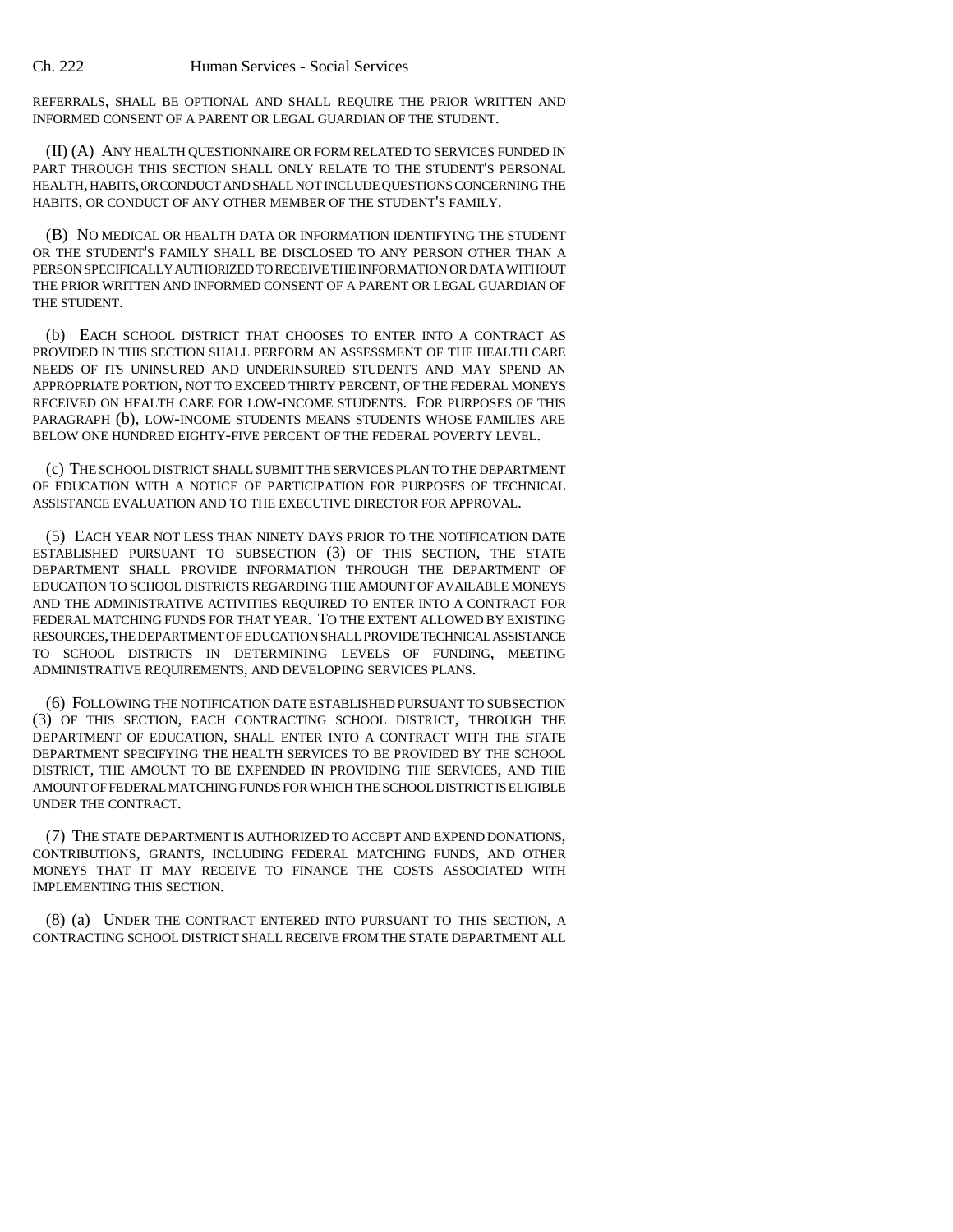OF THE FEDERAL MATCHING FUNDS FOR WHICH IT IS ELIGIBLE UNDER THE CONTRACT, LESS THE AMOUNT OF STATE ADMINISTRATIVE COSTS ALLOWED UNDER PARAGRAPH (b) OF THIS SUBSECTION (8). ALL MONEYS RECEIVED BY A SCHOOL DISTRICT PURSUANT TO THIS SECTION SHALL BE USED ONLY TO OFFSET COSTS INCURRED FOR PROVISION OF STUDENT HEALTH SERVICES BY THE SCHOOL DISTRICT OR TO CASH FUND STUDENT HEALTH SERVICES IN THE SCHOOL DISTRICT.

(b) TOTAL ALLOWABLE STATE ADMINISTRATIVE COSTS FOR CONTRACTS ENTERED INTO UNDER THIS SECTION FOR BOTH THE STATE DEPARTMENT AND THE DEPARTMENT OF EDUCATION ARE TWO HUNDRED THOUSAND DOLLARS OR TWO PERCENT OF THE TOTAL ANNUAL AMOUNT OF FEDERAL FUNDS ALLOCATED TO THE CONTRACTS FOR THE ENTIRE STATE, WHICHEVER IS GREATER. STATE ADMINISTRATIVE COSTS INCLUDE COSTS INCURRED IN EVALUATING THE IMPLEMENTATION OF THIS SECTION.

(9) THE BOARD OF MEDICAL SERVICES SHALL SPECIFY BY RULE THE TYPES OF HEALTH SERVICES FOR WHICH A SCHOOL DISTRICT MAY RECEIVE FEDERAL MATCHING FUNDS UNDER A CONTRACT CREATED UNDER THIS SECTION, INCLUDING BUT NOT LIMITED TO:

(a) BASIC PRIMARY, PHYSICAL, DENTAL, AND MENTAL HEALTH SERVICES;

(b) REHABILITATION SERVICES;

(c) EARLY AND PERIODIC SCREENING, DIAGNOSIS, AND TREATMENT SERVICES; AND

(d) SERVICE COORDINATION, OUTREACH, ENROLLMENT, AND ADMINISTRATIVE SUPPORT.

(10) (a) A SCHOOL DISTRICT THAT PROVIDES HEALTH SERVICES UNDER CONTRACT PURSUANT TO THIS SECTION MAY PROVIDE THE HEALTH SERVICES DIRECTLY OR THROUGH CONTRACTUAL RELATIONSHIPS OR AGREEMENTS WITH PUBLIC OR PRIVATE ENTITIES, AS ALLOWED BY APPLICABLE FEDERAL REGULATIONS. HOWEVER, NO MONEYS SHALL BE EXPENDED IN ANY FORM FOR ABORTIONS, EXCEPT AS PROVIDED IN SECTION 26-4-512 OR AS REQUIRED BY FEDERAL LAW.

(b) WHERE POSSIBLE, THE SCHOOL DISTRICT SHALL COORDINATE THE PROVISION OF HEALTH SERVICES TO A STUDENT WITH THE STUDENT'S PRIMARY HEALTH CARE PROVIDER. EXCEPT FOR THOSE SERVICES THAT ARE REQUIRED BY AN INDIVIDUAL EDUCATIONAL PROGRAM DEVELOPED PURSUANT TO SECTION 22-20-108 (4), C.R.S., OR BY A SECTION 504 PLAN DEVELOPED PURSUANT TO THE FEDERAL "REHABILITATION ACT OF 1973", 29 U.S.C. SEC. 701, ET SEQ., SCHOOL DISTRICTS SHALL NOT CLAIM REIMBURSEMENT UNDER THIS SECTION FOR DIRECT SERVICES TO STUDENTS ENROLLED IN HEALTH MAINTENANCE ORGANIZATIONS THAT WOULD NORMALLY BE PROVIDED TO STUDENTS BY THEIR HEALTH MAINTENANCE ORGANIZATION.

(11) (a) THE EXECUTIVE DIRECTOR SHALL APPLY FOR AND SECURE ANY FEDERAL WAIVERS AND STATE PLAN AMENDMENTS REQUIRED TO IMPLEMENT THIS SECTION.

(b) THE IMPLEMENTATION OF THIS SECTION IS CONDITIONED UPON WRITTEN APPROVAL OF A STATE MEDICAID PLAN AMENDMENT BY THE FEDERAL HEALTH CARE FINANCING ADMINISTRATION, AND, IF SUCH WRITTEN APPROVAL IS NOT RECEIVED BY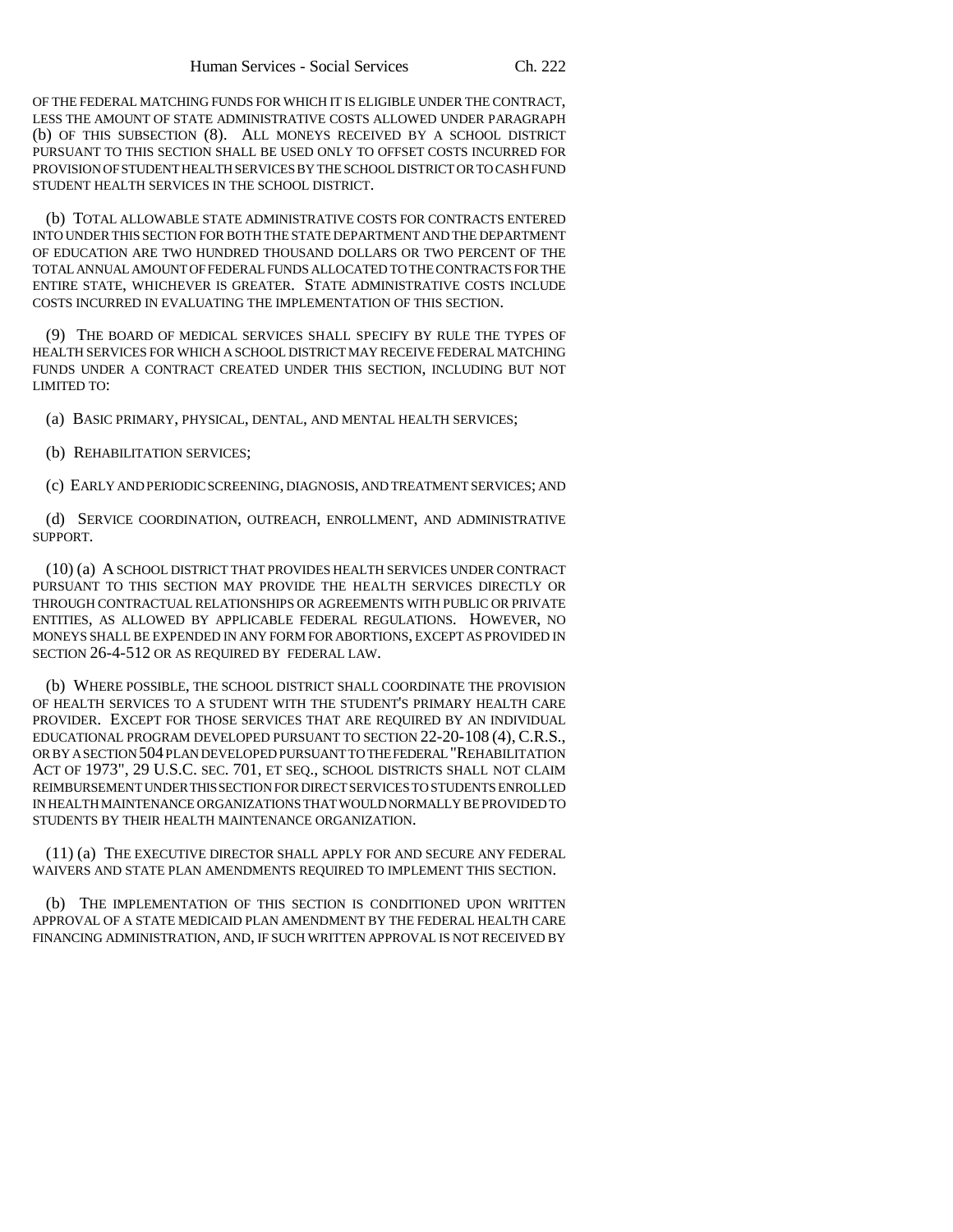## Ch. 222 Human Services - Social Services

THE STATE DEPARTMENT ON OR BEFORE JUNE 30, 1998, THIS SECTION IS REPEALED, AS OF JULY 1, 1998. IN ADDITION, THIS SECTION SHALL REMAIN IN EFFECT ONLY FOR SO LONG AS FEDERAL FINANCIAL PARTICIPATION IS AVAILABLE FOR REIMBURSEMENTS TO SCHOOL DISTRICTS. IN THE EVENT, AS SPECIFIED IN WRITING BY THE ATTORNEY GENERAL TO THE GOVERNOR THAT FEDERAL LAW DOES NOT ALLOW OR IS AMENDED TO DISALLOW REIMBURSEMENTS TO SCHOOL DISTRICTS OR OTHERWISE PREVENT THE IMPLEMENTATION OF THIS SECTION, THIS SECTION IS REPEALED, EFFECTIVE ON THE DATE OF THE ATTORNEY GENERAL'S OPINION.

(12) THE STATE DEPARTMENT AND THE DEPARTMENT OF EDUCATION SHALL WORK WITH THE OFFICE OF STATE PLANNING AND BUDGETING AND THE JOINT BUDGET COMMITTEE IN IMPLEMENTING THIS SECTION.

(13) THE STATE DEPARTMENT AND THE DEPARTMENT OF EDUCATION SHALL ENTER INTO AN INTERAGENCY AGREEMENT TO PROVIDE FOR THE IMPLEMENTATION OF THIS SECTION. THE MEDICAL SERVICES BOARD AND THE STATE BOARD OF EDUCATION ARE AUTHORIZED TO PROMULGATE RULES AS MAY BE NECESSARY IN ACCORDANCE WITH THE AGREEMENT.

(14) THE STATE DEPARTMENT SHALL ANNUALLY, OR MORE OFTEN AS NECESSARY, HOLD A PUBLIC HEARING TO RECEIVE COMMENTS FROM SCHOOL DISTRICTS, STATE AGENCIES, AND INTERESTED PERSONS REGARDING IMPLEMENTATION OF THIS SECTION.

(15) ON OR BEFORE DECEMBER 15, 2002, THE STATE DEPARTMENT SHALL SUBMIT A FORMAL EVALUATION OF THE IMPLEMENTATION OF THIS SECTION TO THE COMMITTEES ON EDUCATION AND THE COMMITTEES ON HEALTH, ENVIRONMENT, WELFARE, AND INSTITUTIONS OF THE HOUSE OF REPRESENTATIVES AND THE SENATE.

**SECTION 2.** 26-4-103 (13.5), Colorado Revised Statutes, 1989 Repl. Vol., as amended, is amended to read:

**26-4-103. Definitions.** As used in this article, unless the context otherwise requires:

(13.5) "Provider" means any person, public or private institution, agency, or business concern providing medical care, services, or goods authorized under this article and holding, where applicable, a current valid license or certificate to provide such services or to dispense such goods and enrolled under the state medical assistance program. These services must be provided and goods must be dispensed only if performed, referred, or ordered by a doctor of medicine or a doctor of osteopathy. Services of dentists, podiatrists, and optometrists OR SERVICES PROVIDED BY A SCHOOL DISTRICT UNDER SECTION 26-4-531 need not be referred or ordered by a doctor of medicine or a doctor of osteopathy.

**SECTION 3.** 26-4-203 (1), Colorado Revised Statutes, 1989 Repl. Vol., as amended, is amended BY THE ADDITION OF A NEW PARAGRAPH to read:

**26-4-203. Mandated programs with special state provisions.** (1) This section specifies programs developed by Colorado to meet federal mandates. These programs include but are not limited to: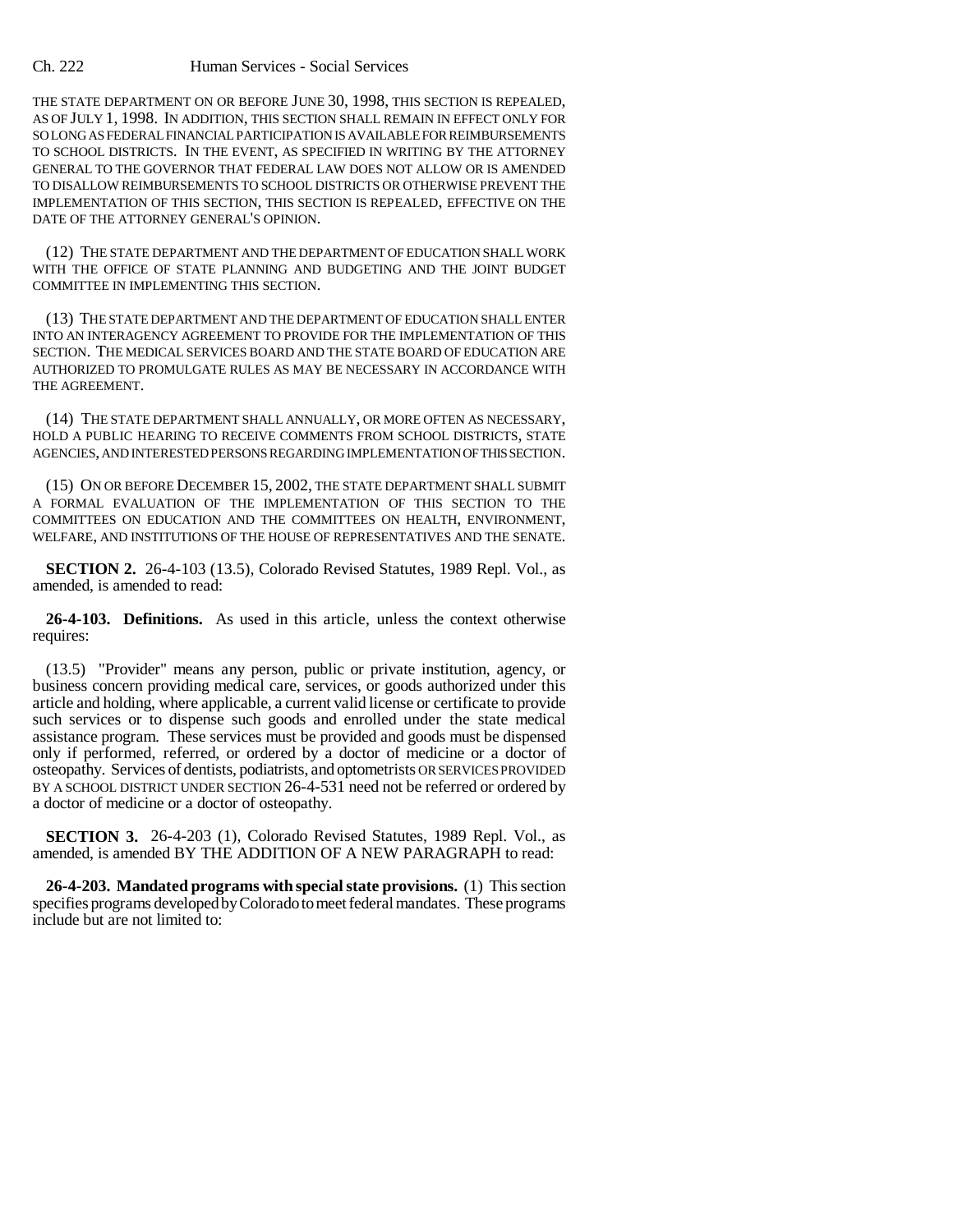(f) THE PROGRAM TO PROVIDE HEALTH SERVICES TO STUDENTS BY SCHOOL DISTRICTS AS SPECIFIED IN SECTION 26-4-531.

**SECTION 4.** 26-4-513, Colorado Revised Statutes, 1989 Repl. Vol., as amended, is amended BY THE ADDITION OF A NEW SUBSECTION to read:

**26-4-513. Clinic services.** (6) "CLINIC SERVICES" ALSO MEANS PREVENTIVE, DIAGNOSTIC, THERAPEUTIC, REHABILITATIVE, OR PALLIATIVE ITEMS OR SERVICES THAT ARE FURNISHED TO STUDENTS BY A SCHOOL DISTRICT, BOARD OF COOPERATIVE SERVICES, OR STATE EDUCATIONAL INSTITUTION WITHIN THE SCOPE OF THE "COLORADO MEDICAL ASSISTANCE ACT" PURSUANT TO THE PROVISIONS OF SECTION 26-4-531.

**SECTION 5.** 22-2-112 (1), Colorado Revised Statutes, 1995 Repl. Vol., as amended, is amended BY THE ADDITION OF A NEW PARAGRAPH to read:

**22-2-112. Commissioner - duties.** (1) Subject to the supervision of the state board, the commissioner has the following duties:

(n) TO ENTER INTO AN INTERAGENCY AGREEMENT WITH THE DEPARTMENT OF HEALTH CARE POLICY AND FINANCING AND TO PROMULGATE SUCH RULES AND REGULATIONS AS MAY BE NECESSARY UNDER THE AGREEMENT TO ENABLE SCHOOL DISTRICTS, BOARDS OF COOPERATIVE SERVICES, AND STATE EDUCATIONAL INSTITUTIONS TO ENTER INTO CONTRACTS AND TO RECEIVE FEDERAL MATCHING FUNDS FOR MONEYS SPENT IN PROVIDING STUDENT HEALTH SERVICES AS PROVIDED IN SECTION 26-4-513 (6) OR 26-4-531, C.R.S.;

**SECTION 6.** 22-5-108 (1), Colorado Revised Statutes, 1995 Repl. Vol., is amended BY THE ADDITION OF A NEW PARAGRAPH to read:

**22-5-108. Powers of board of cooperative services.** (1) In addition to any other powers granted by law, the board of cooperative services shall have the following specific powers, to be exercised in its judgment:

(h) TO ENTER INTO CONTRACTS AND TO RECEIVE FEDERAL MATCHING FUNDS FOR MONEYS SPENT IN PROVIDING STUDENT HEALTH SERVICES PURSUANT TO SECTION 26-4-513 (6) OR 26-4-531, C.R.S.

**SECTION 7.** 22-32-110 (1), Colorado Revised Statutes, 1995 Repl. Vol., is amended BY THE ADDITION OF A NEW PARAGRAPH to read:

**22-32-110. Board of education - specific powers.** (1) In addition to any other power granted to a board of education of a school district by law, each board of education of a school district shall have the following specific powers, to be exercised in its judgment:

(ii) TO ENTER INTO CONTRACTS AND TO RECEIVE FEDERAL MATCHING FUNDS FOR MONEYS SPENT IN PROVIDING STUDENT HEALTH SERVICES PURSUANT TO SECTION 26-4-513 (6) OR 26-4-531, C.R.S.

**SECTION 8.** 22-80-103, Colorado Revised Statutes, 1995 Repl. Vol., is amended